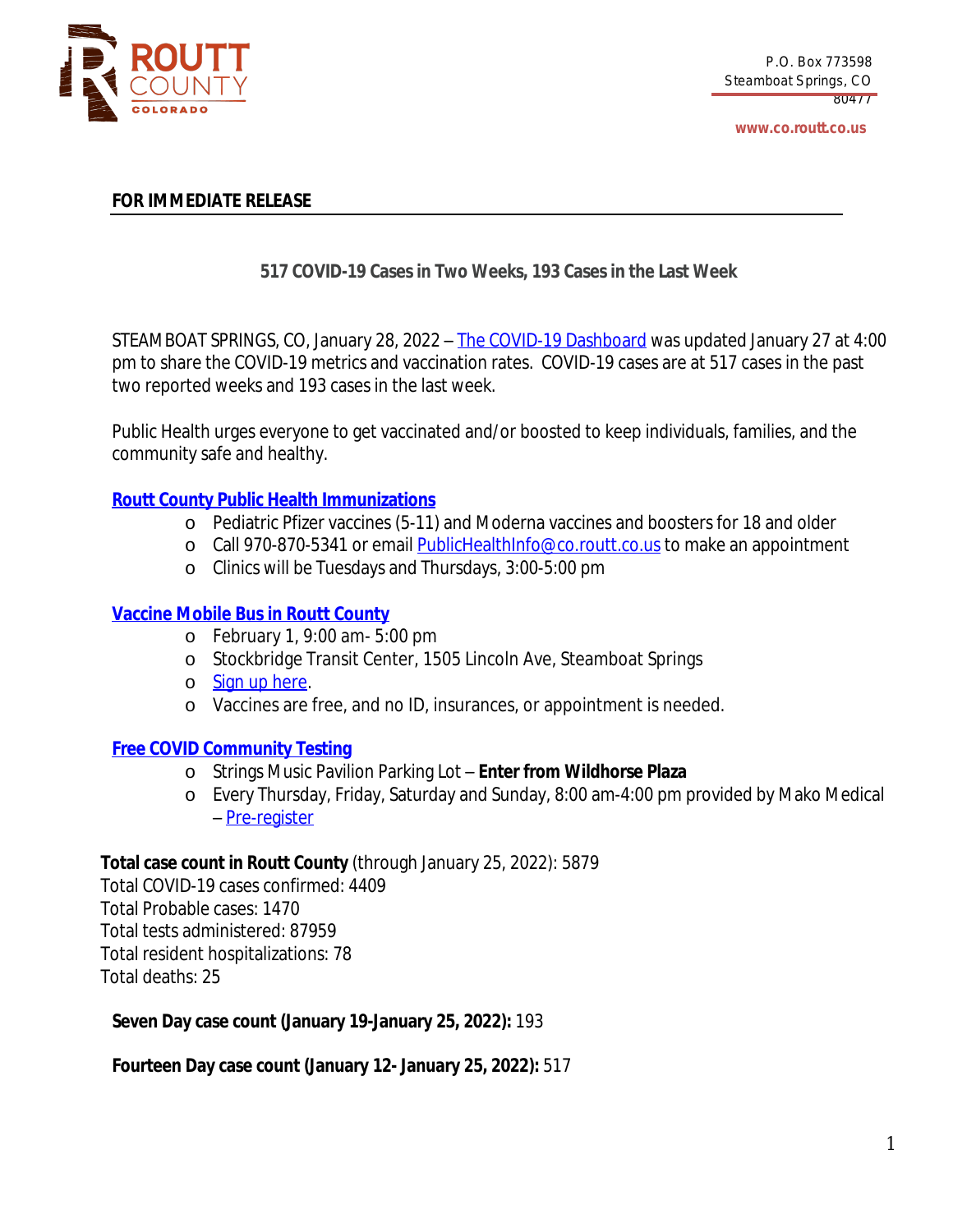

#### **www.co.routt.co.us**

**Cases per 100,000 people in 7-day period**: 752.4

**Cases per 100,000 people in 14-day period**: 2015.4

**Percent Test Positivity per Dial 3.0 (fourteen day)**: 12%

**Total visitor cases in a one-week period:** 26

**Total visitor cases in two-week period:** 68

**Total tests administered in a one-week period:** 1829

**Total tests administered in a two-week period**: 4243

**Routt County Resident COVID-19 Hospitalizations (one week):** 1-4

**Routt County Resident COVID-19 Hospitalizations (two weeks):** 5-9

**Current COVID-19 Hospitalizations at UCHealth Yampa Valley Medical Center (one week):** 1-4

**Current COVID-19 Hospitalizations at UCHealth Yampa Valley Medical Center (two weeks):** 5-9

Hospitalizations are presented as a range to protect the identity of cases. Zero hospitalizations will be shown as such.

**Vaccine Distribution in Routt County:** On January 24, 2022 a data discrepancy was discovered and corrected. You may notice a change in numbers and percentages below. Vaccination data comes from the Colorado Immunization Information System, CIIS. This data is specific to Routt County residents independent of where they received their vaccine and does not include vaccine doses delivered by Routt County providers to non-Routt County residents.

**Routt Residents (all ages) received at least one Dose:** 21019, 82% **Routt Residents (all ages) completed vaccine series:** 19161, 75% **Routt Residents 12+ received at least one dose:** 20047, 89% **Routt Residents 12+ completed vaccine series:** 18380, 82% **Routt Residents Ages 5-11 received at least one dose:** 969, 48% **Routt Residents Ages 5-11 completed vaccine series:** 779, 39%

# **Estimated Vaccination Rates by Geography**

Disclaimer: Geographic information is based upon the demographic data in CIIS. Some records have missing or incomplete addresses unable to be attributed to a specific geographic area in Routt County.